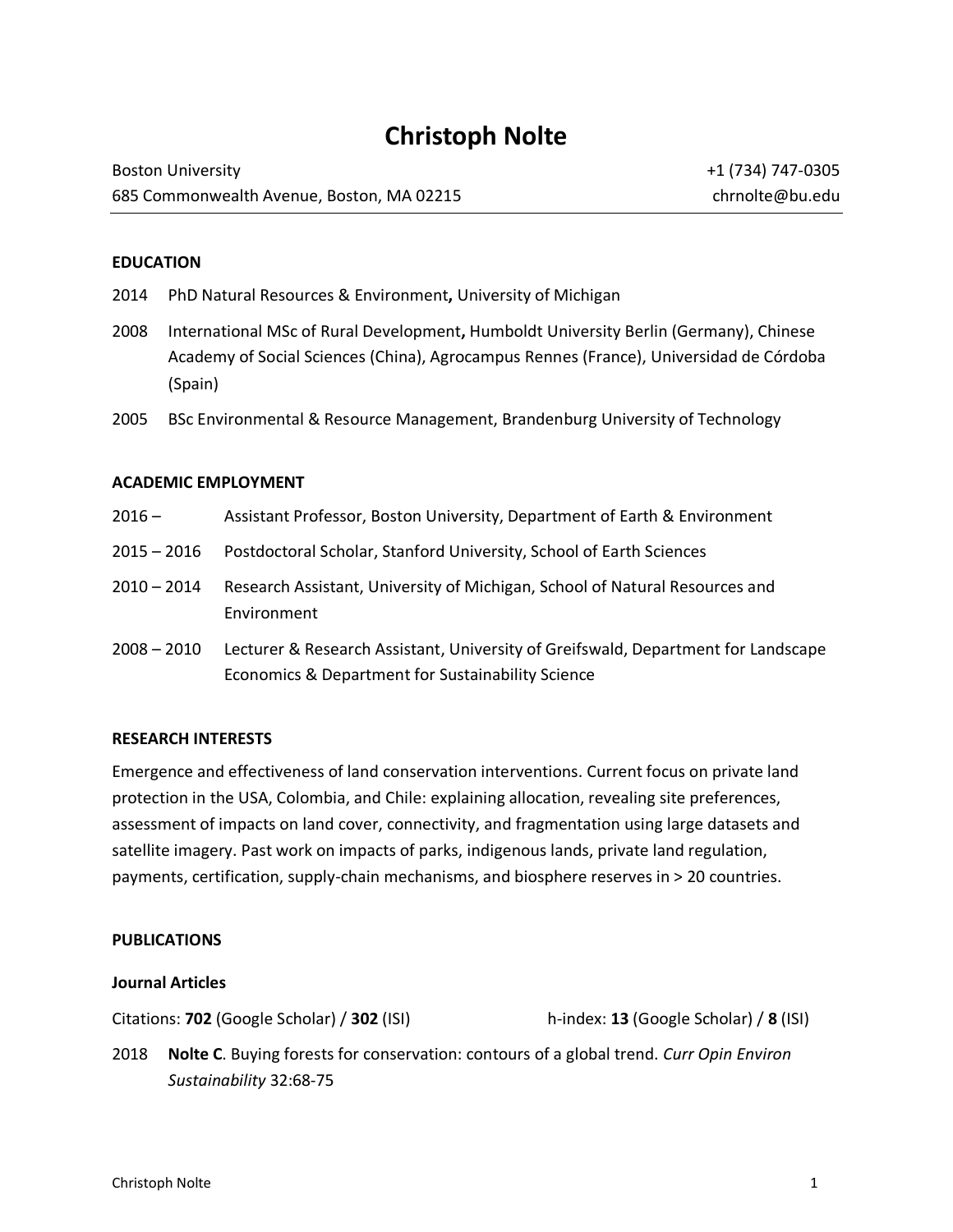**Nolte C**, Gobbi B, le Polain de Waroux Y, Piquer-Rodríguez M, Butsic V, Lambin E. Challenges in attributing avoided deforestation to policies and actors: lessons from provincial zoning in the Argentine Dry Chaco. *Ecol Econ 150:346-352*

Lambin E, Gibbs H, Heilmayr R, Carlson K, Fleck L, Garrett R, le Polain de Waroux Y, McDermott C, McLaughlin D, Newton P, **Nolte C**, Pacheco P, Rausch L, Streck C, Thorlakson T, Walker N. The role of supply-chain initiatives in reducing deforestation. *Nature Climate Change 8(2):109-116*

Brandt J, **Nolte C,** Agrawal A. Deforestation and timber production in Congo after the implementation of sustainable management policy: a response to Karsenty et al (2017). *Land Use Policy 77, 375-378*

2017 **Nolte C**, Gobbi B, le Polain de Waroux Y, Piquer-Rodríguez M, Butsic V, Lambin E. Decentralized land use zoning reduces large-scale deforestation in a major agricultural frontier. *Ecol Econ 136: 30-40*

**Nolte C**, le Polain de Waroux Y, Munger J, Reis T, Lambin E. Conditions influencing the adoption of effective anti-deforestation policies in South America's commodity frontiers. *Glob Environ Change 43: 1-14*

le Polain de Waroux Y, Garrett R, Graesser J, **Nolte C**, White C, Lambin E. The restructuring of South American soy and beef production and trade under changing environmental regulations. *World Dev*, available online

Robinson B, Masuda Y, Kelly A, Holland M, Bedford C, Childress M, Fletschner D, Game E, Ginsburg C, Hilhorst T, Lawry S, Miteva D, Musengezi J, Naugthon-Treves L, **Nolte C,** Sunderlin W, Veit P (2017) Incorporating land tenure security into conservation. *Conserv Lett*, 11(2):1-12

2016 **Nolte C.** Identifying challenges to enforcement in protected areas: empirical insights from 15 Colombian parks. *Oryx 59(02): 317-322*

Brandt J, **Nolte C**, Agrawal A. Deforestation and timber production in Congo after the implementation of sustainable forest management policy. *Land Use Policy 52: 15-22*

2015 Ferraro P, Hanauer M, Miteva D, Nelson J, Pattanayak S, **Nolte C**, Sims K. Estimating the impacts of conservation on ecosystem services and poverty by integrating modeling and evaluation. *Proc Natl Acad Sci USA 112 (24): 7420-7425*

Coad L, Leverington F, Knights K, Geldmann J, Eassom A, Kapos V, Zamora C, Cuardros I, **Nolte C**, Burgess N, Hockings M. Measuring impact of protected area management interventions: current and future use of the global database of protected area management effectiveness. *Phil Trans R Soc B 370: 20140281*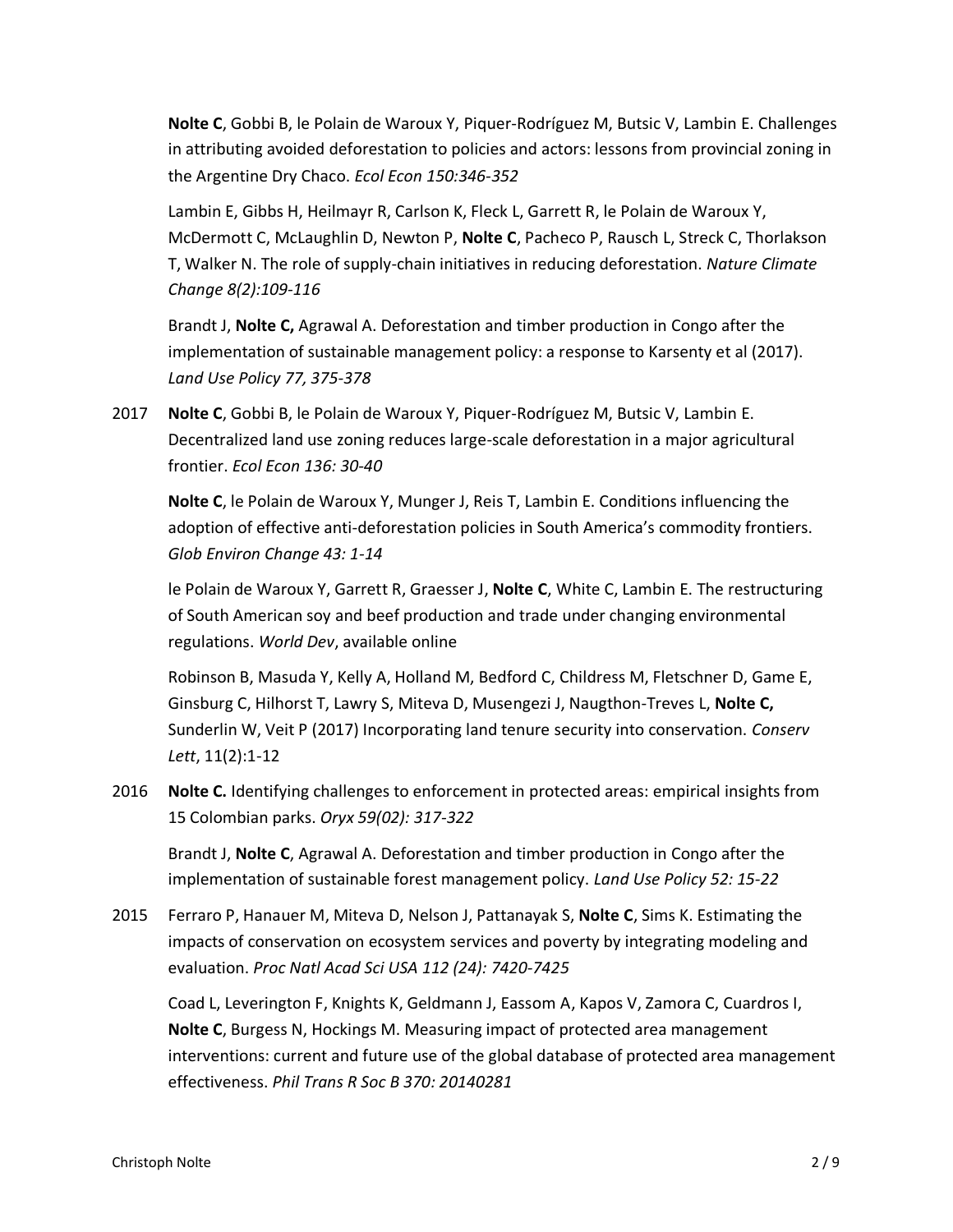- 2014 Brandt J, **Nolte C**, Steinberg S. Foreign capital, forest change and regulatory compliance in Congo Basin forests. *Environ Res Lett 9(4): 044007*
- 2013 **Nolte C,** Agrawal A, Silvius K, Soares-Filho B. Governance regime and location influence avoided deforestation success of protected areas in the Brazilian Amazon. *Proc Nat Acad Sci USA 110(13): 4956-4961*

**Nolte C**, Agrawal A, Barreto P. Setting priorities to avoid deforestation in Amazon protected areas: Are we choosing the right indicators? *Environ Res Lett 8(1): 015049*

**Nolte C,** Agrawal A. Linking management effectiveness indicators to observed effects of protected areas on fire occurrence in the Amazon Rainforest. *Conserv Biol 27(1): 155-165*

Coad L, Leverington F, Burgess N, Cuadros I, Geldmann J, Marthews T, Mee J, **Nolte C**, Stoll-Kleemann S, Vansteelant, N, Zamora C, Zimsky, M, Hockings M. Progress towards the CBD protected area management effectiveness targets. *Parks 19: 13-24*

- 2012 Stoll-Kleemann S, Kettner A, Leverington F, **Nolte C,** Nielsen G, Bomhard B, Stolton S, Marr M, Hockings M. Erfassung der Managementeffektivität in Europas Schutzgebieten [Assessing the management effectiveness of Europe's protected areas]. *Landschaft und Naturschutz 44(2): 034-044*
- 2009 Stoll-Kleemann S, Schliep R, **Nolte C**. The Global Research Centre for Biosphere Reserve Advancement. A New Emphasis on Social Dynamics and Exchange in UNESCO's World Network. *GAiA 18(3): 270-272*

## **In Review**

**Nolte C**, Meyer S, Sims K, Thompson J. Voluntary, permanent land protection reduces forest loss and development in a rural-urban landscape. *Conserv Lett* (resubmitted)

Sims K, Thompson J, Meyer S, **Nolte C**, Plisinski J. The local economic impacts of protected land in New England 1990-2015. *Conserv Biol* (revise & resubmit)

Kelly A, Robinson B, Masuda Y, Holland M, Bedford C, Childress M, Game E, Hilhorst T, Lawry S, Miteva D, Musengezi J, Naugthon-Treves L, **Nolte C**, Sunderlin W, Viet P. The Tenure Governance Index: mapping national rule for tenure security. *Environ Conserv* (resubmitted)

## **In Progress**

"Blockchains in Conservation" with Owen Cortner and Rachael Garrett

"Pricing conservation easements: appraiser bias and a role for automated valuation" with Rubina Canesi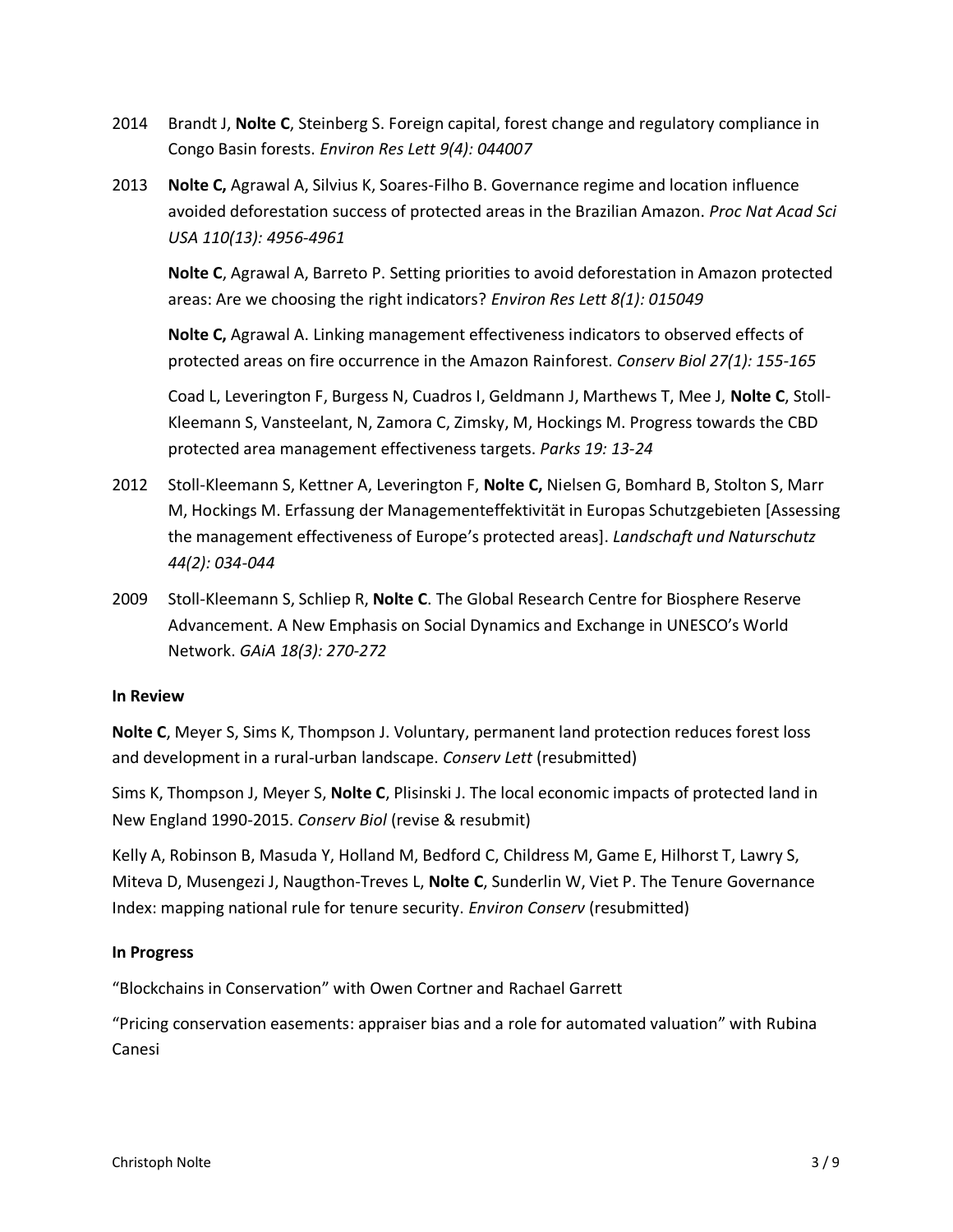"Where it makes no difference: selection bias in the allocation of land tenure interventions in Guatemala's protected areas" with Ana Reboredo Segovia

"Impacts of private conservation initiatives on forest cover change in Chile" with Pablo Cuenca and Robert Heilmayr

"Crowding in or out? Revisiting the spatial econometrics of private-public land protection" with H Jo Albers

# **Other Publications**

2010 Leverington F, Costa KL, Courrau J, Pavese H, **Nolte C,** Marr M, Coad L, Burgess N, Bomhard B, Hockings M. Management effectiveness evaluation in protected areas – a global study. 2nd edition. IUCN: Gland, Switzerland

**Nolte C,** Leverington F, Kettner A, Marr M, Nielsen G, Bomhard B, Stolton S, Stoll-Kleemann S, Hockings M. Protected Area Management Effectiveness Assessments in Europe: A review of data, methods and results. BfN Skripten Series 271a. BfN: Bonn

- 2008 **Nolte C**. Property rights and payments for watershed services from forests in China: A case study of Beijing's Forest Eco-Compensation. MSc. Thesis
- 2006 **Nolte C.** The Biosphere Tour: Observations and Recommendations. Report to the UNESCO-MAB Secretariat, UNESCO field offices and biosphere reserves.
- 2005 **Nolte C**. Awareness of the "Man and the Biosphere" program and its impact on visitors' attitudes towards tourism services in Dana BR, Jordan. BSc. Thesis

## **AWARDS, GRANTS AND FELLOWSHIPS**

2018 *Junior Faculty Fellow*, Hariri Institute for Computing and Computational Science & Engineering, Boston University

*Evaluating the impacts of land tenure clarification and boundary demarcation on deforestation in Guatemala's protected areas*. Inter-American Development Bank, (consultancy supporting the summer salary of two PhD students)

- 2017 *Spatially optimizing investments in biodiversity conservation across decision hierarchies*. National Institute for Mathematical-Biological Synthesis Working Group (Co-PI with Paul Armsworth and Kailin Kroetz) – 3 workshops
- 2016 *Optimizing species conservation in the presence of special value decay*. Postdoctoral Fellowship, National Institute for Mathematical-Biological Synthesis, \$102,000 (declined to accept faculty position)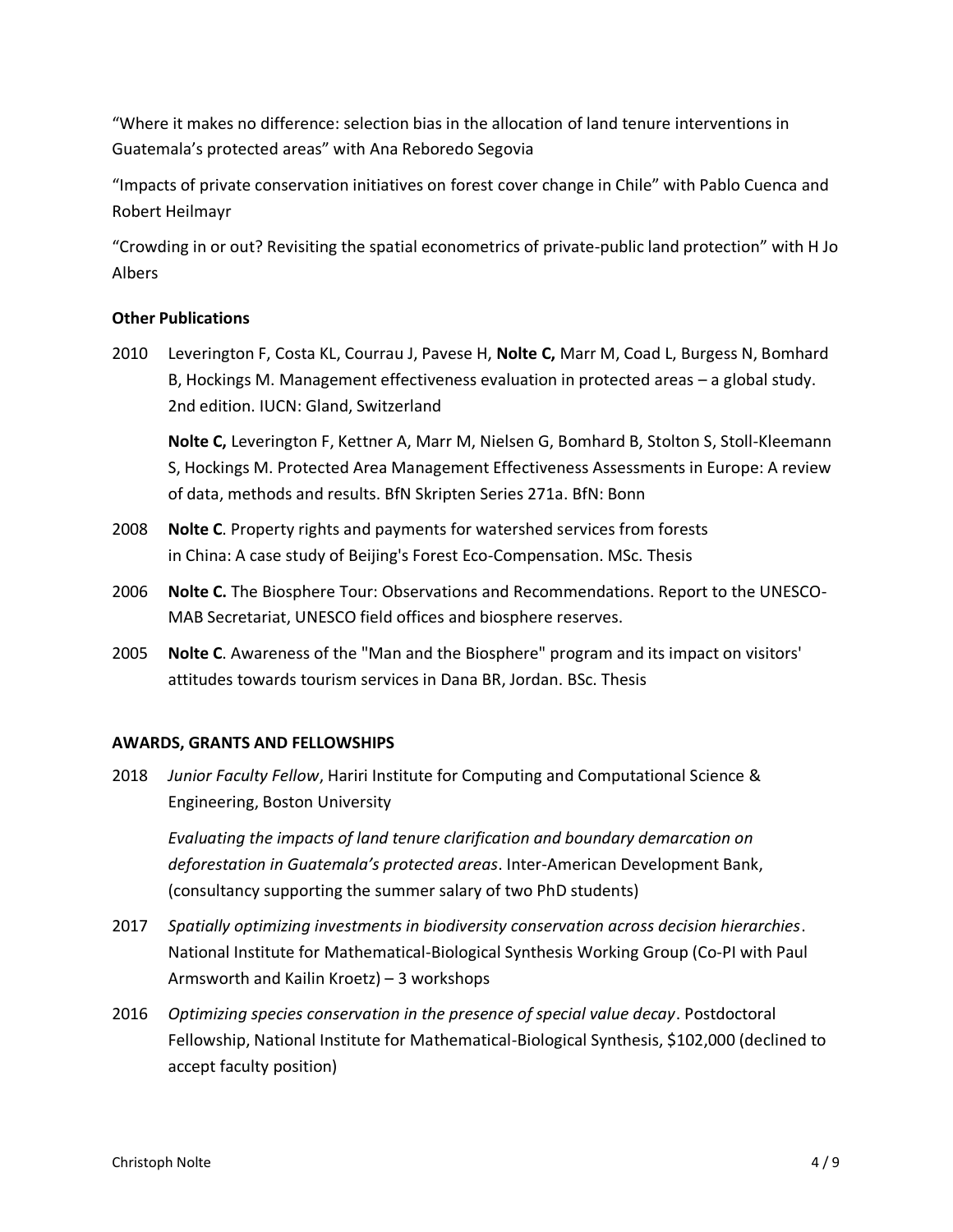- 2014 UK Department for International Development (PI Arun Agrawal) \$3,100,000 (author of core of successful proposal, not conducting research)
- 2013 National Science Foundation, Doctoral Dissertation Improvement Grant \$12,915
- 2012 Rights and Resources Initiative (PI Arun Agrawal, 33% effort) \$130,000 University of Michigan, Graham Doctoral Sustainability Fellowship – \$50,000 University of Michigan, Rackham International Student Fellowship – \$10,000
- 2011 Gordon and Betty Moore Foundation (PI Arun Agrawal, 50% effort) \$399,000 University of Michigan, Rackham Summer Research Grant University of Michigan, International Institute Individual Fellowship (summer) University of Michigan, Rackham Graduate Student Research Grant (summer)
- 2010 University of Michigan, School of Natural Resources & Environment, PhD Fellowship
- 2008 German Academic Exchange Service (DAAD), Field Research Fellowship
- 2007 European Union, Erasmus Mundus Action 3 Fellowship
- 2005 Beijing Institute of Technology, Semester Abroad Scholarship
- 2004 German Academic Exchange Service, Semester Abroad Scholarship

## **TEACHING**

| <b>Boston University</b>     | Methods of Environmental Policy Analysis (Env Econ, undergraduate) |
|------------------------------|--------------------------------------------------------------------|
|                              | Global Land Conservation: Theory and Practice (undergrad / grad)   |
|                              | Data Science for Conservation Decisions (undergrad / grad)         |
| <b>Stanford University</b>   | Land Change Science (graduate)                                     |
| <b>Greifswald University</b> | Economics of Biodiversity Conservation (graduate)                  |
|                              | Environmental Economics (undergraduate)                            |
|                              | Introduction to Economics (undergraduate), ibid.                   |

## **CONFERENCES / PRESENTATIONS**

## **Workshop / Symposium Organizer**

2017 "Spatially optimizing investments in biodiversity conservation across decision hierarchies" (with Paul Armsworth and Kailin Kroetz). Workshop, National Institute for Mathematical-Biological Synthesis, Knoxville, TN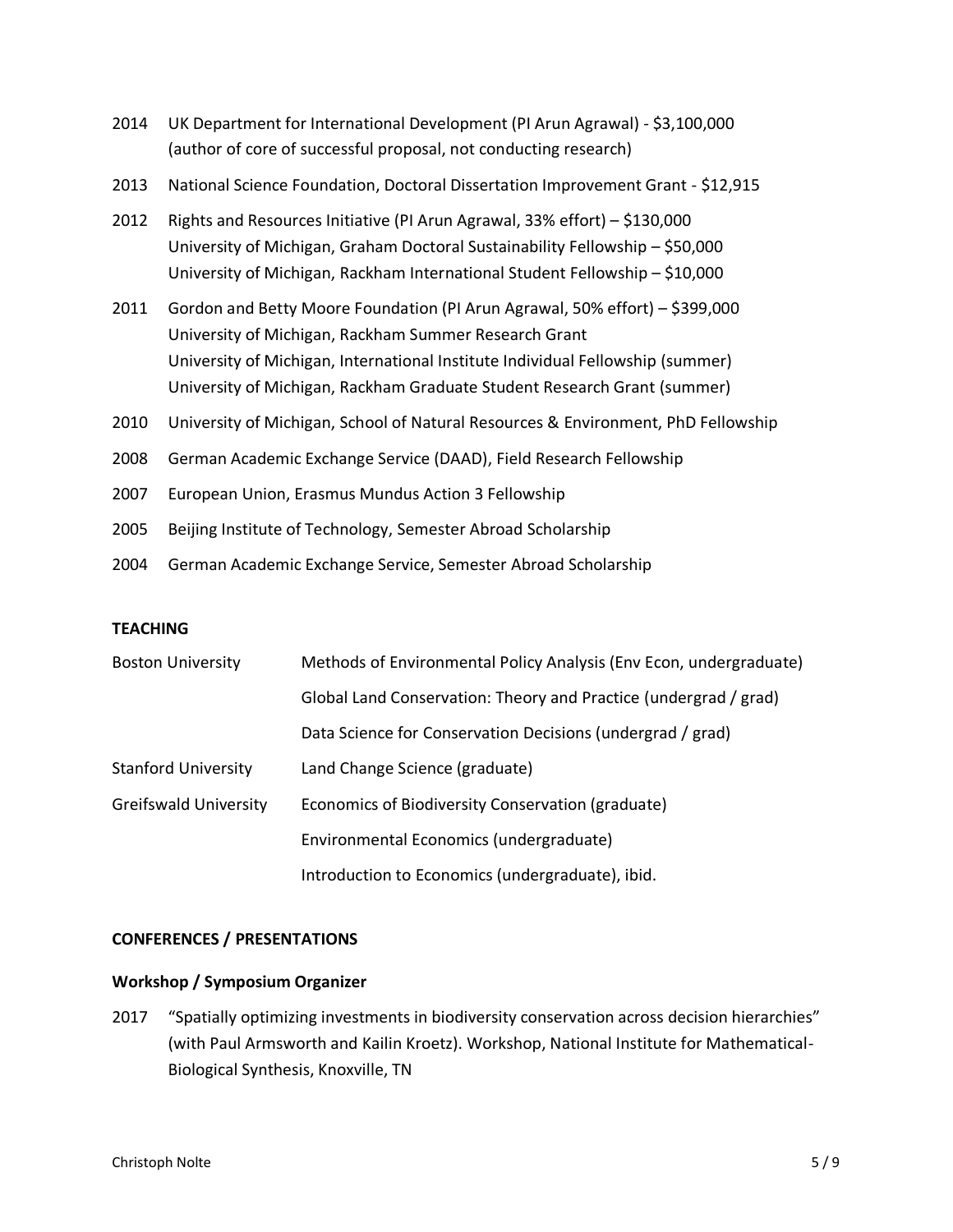"Land acquisitions for conservation: reconciling plans with empirical reality" Symposium, International Congress for Conservation Biology, Cartagena, Colombia

## **Presentations**

# *Invited presentations: locations highlighted in bold*

2018 "Building a national parcel database to explain and support private land protection in the U.S." **Max Planck – Yale Center for Biodiversity Movement and Climate Change, Yale University,** New Haven, CT

"Building a national parcel database to explain and support private land protection in the U.S." **Parcellation & Forest Loss Workshop, Vermont Natural Resources Council**

"Allocation and Impact of Private Land Conservation in the U.S.: new evidence from largescale parcel datasets" North American Congress for Conservation Biology, Toronto, Canada

"Evaluating Impacts of Forest-Based Climate Mitigation Interventions" **Mercator Research Institute on Global Commons and Climate Change,** Berlin, Germany

"Evaluating Impacts of Forest-Based Climate Mitigation Interventions" Alumni Conference, **Brandenburg University of Technology**, Cottbus, Germany

"Impact and cost of voluntary land protection: a benchmark for measuring the real cost of conservation" Land & Livelihoods Workshop, Boston University

"Tracing impacts of land protection in Massachusetts" Inter-Agency Land Committee, **Massachusetts Executive Office of Energy & Environmental Affairs**, Boston, MA

"Estimated impacts of private land conservation on long-term land cover change in Massachusetts" Harvard Forest, Petersham, MA

"Tracing causal impacts of conservation interventions across scales" **German Centre for Integrative Biodiversity Research (iDiv),** Leipzig, Germany

2017 "Land acquisitions for conservation: drivers of spatial allocation in the U.S., Chile, and Colombia" International Congress for Conservation Biology, Cartagena, Colombia

"Contribution of public land acquisitions to biodiversity conservation in Colombia", International Congress for Conservation Biology, Cartagena, Colombia

"Conserving more - but where? Explaining spatial drivers of land acquisitions for conservation in the U.S., Chile, and Colombia" Association of American Geographers (AAG) Annual Meeting, Boston, MA

"Protecting more - but where? Spatial drivers of private land protection in the conterminous U.S.", **Harvard Forest**, Petersham, MA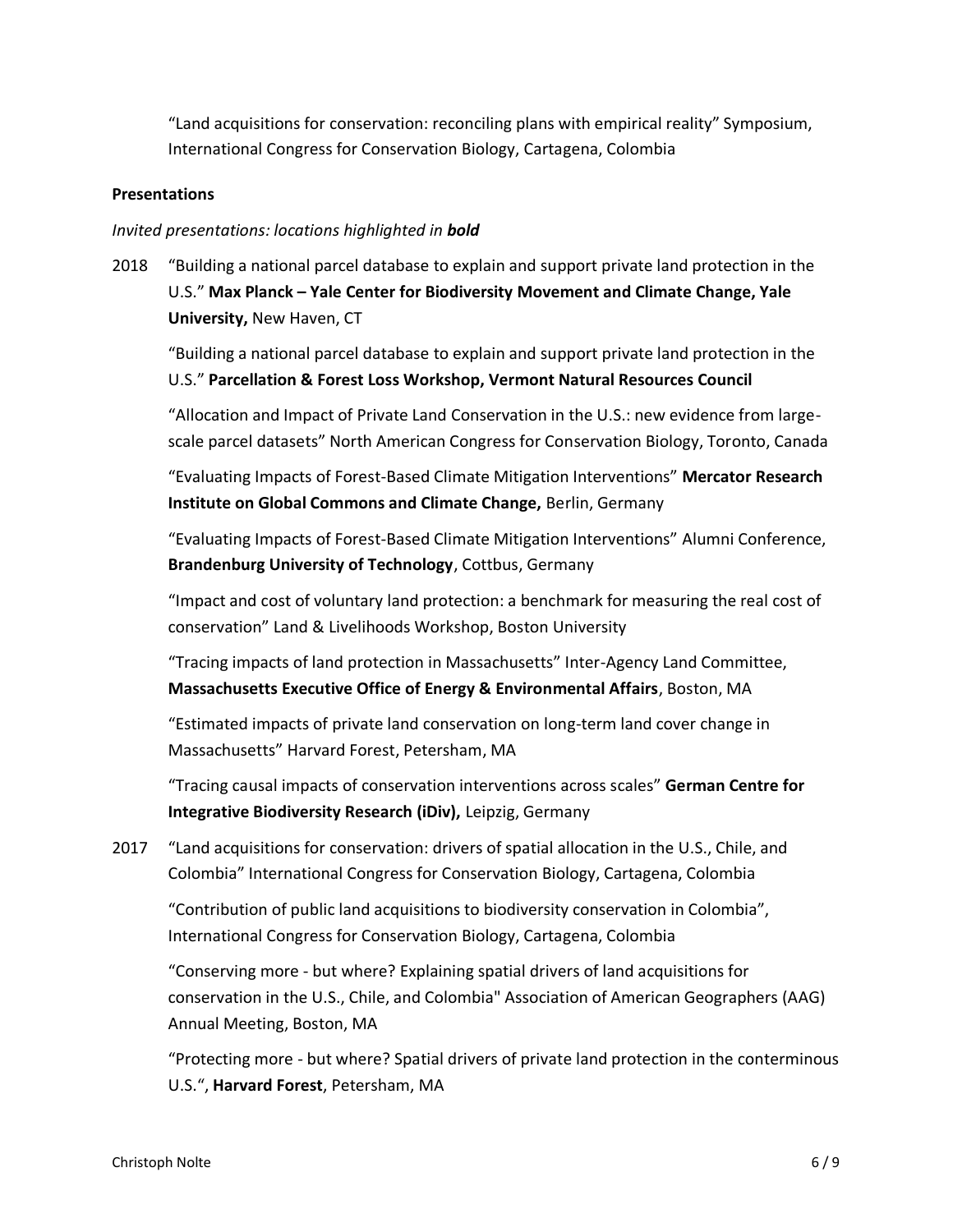"Conserving private properties: expensive niche or the future of land protection?", Governing Sustainability Seminar, School of Nat. Res. & Env., **University of Michigan**

2016 "Quantifying conservation influence: the allocation and impact of land conservation in South America and the U.S." (talk series) Environmental Studies Colloquium, **University of Colorado - Boulder** Institute on the Environment, **University of Minnesota** Department of Forest & Wildlife Ecology, **University of Wisconsin - Madison** Nat. Resources & Environmental Sciences Seminar, **University of Illinois - Urbana** "Disentangling the Impacts of Argentina's Forest Law in the Chaco: Matching and its

Limitations" AAG Annual Meeting, San Francisco, CA

"Adoption of effective forest conservation instruments in soy-and-cattle frontiers" Workshop: Improving conservation outcomes from supply-chain interventions. Gordon & Betty Moore Foundation, Palo Alto, CA

"Tracing causal impacts in international forest conservation" **Oregon State University**, Corvallis, Oregon (job talk) **Michigan State University**, East Lansing, Michigan (job talk) **Boston University**, Boston, Massachusetts (job talk)

"Causal linkages between protected area support and impact" **Conservation Strategy Fund, Washington**, DC (webinar)

- 2015 "Linkages between biodiversity finance and impact: The case of protected area support in the Andes-Amazon region" **German Development Institute**, Bonn, Germany
- 2013 "Explaining the impacts of protected area management in the Andes-Amazon Region", **Environmental Research Center (UFZ), Leipzig,** Germany

"Ecological and Social Impacts of Protected Areas in the Andes-Amazon Region" International Congress for Conservation Biology, Baltimore, MD

"Ecological and Social Impacts of Protected Areas in the Andes-Amazon Region" AAG Annual Meeting, Los Angeles, CA

2012 "Explaining the impacts of protected area management in the Andes-Amazon Region", **German Federal Ministry for Development & Economic Cooperation**, Berlin, Germ.

"Impacts of protected areas on deforestation: The relative importance of location, governance and management". IUCN World Conservation Congress, Jeju, S. Korea

"Management effectiveness and impact of Amazon protected areas". Workshop: Governance and Conservation: Towards More Robust Indicators, Gordon and Betty Moore Foundation, Palo Alto, CA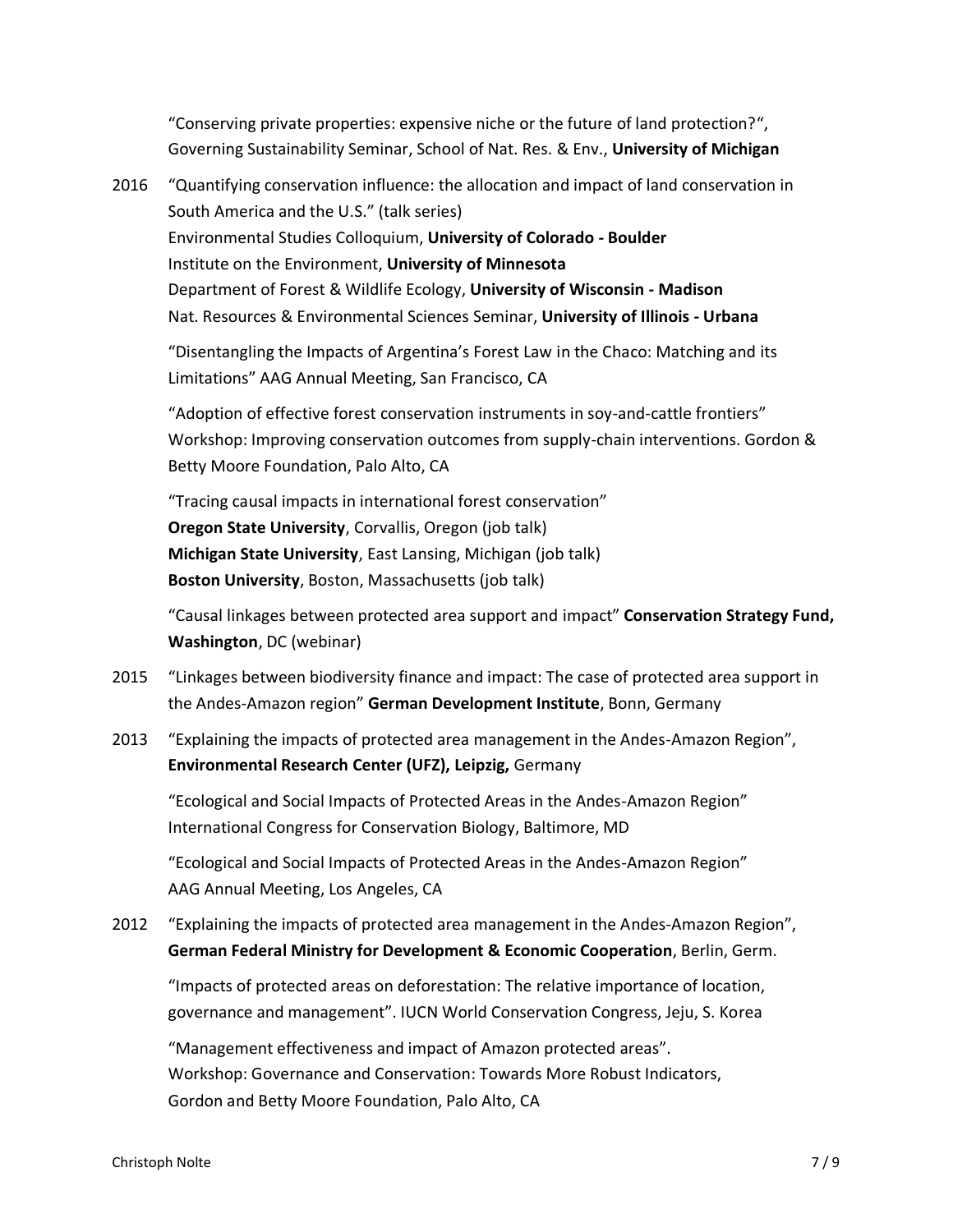"Management effectiveness of protected areas: Are we choosing the right measures?" Student Conference on Conservation Science, University of Cambridge, UK

- 2011 "Management effectiveness of protected areas: Are we choosing the right measures?" Conference: Forest Biodiversity in a Changing Climate, University of Freiburg, Germany
- 2010 "Evaluating the Management Effectiveness of European Protected Areas". Workshop: Instruments for Social Monitoring in German Biosphere Reserves, University of Greifswald, Germany
- 2009 "Protected Area Management Effectiveness Evaluation: Rationale, Approaches and Application in Europe". CBD Workshop on PoWPA Implementation in CEE Countries, **International Academy of Nature Conservation**, Vilm, Germany

"Chinese Forest Policy in the  $21<sup>st</sup>$  Century", Lecture Series: Challenges of Sustainable Resource Use in Asian Economies, **Humboldt University Berlin**, Germany

2007 "The Biosphere Tour: Implementation of the UNESCO-MAB Programme in Europe, Middle East and Asia". **EuroMAB Conference**: Bridging Science and Society, Antalya, Turkey

# **Workshop / Symposium Co-Organizer**

- 2016 "Improving Conservation Outcomes from Supply-Chain Interventions (PI: Eric Lambin), Gordon and Betty Moore Foundation, Palo Alto, CA
- 2011 "Joint Outcomes Related to Sustainability" (PI: Arun Agrawal), Capstone Conference, University of Michigan, MI

"Governance and Conservation: Towards More Robust Indicators" (PI: Arun Agrawal), Gordon and Betty Moore Foundation, Palo Alto, CA

2009 "Evaluation of Management Effectiveness: Future Proofing", Workshop, EUROPARC Federation Conference, Strömstad, Sweden

"Management Effectiveness of Europe's Protected Areas and the Convention on Biological Diversity" (PI: Susanne Stoll-Kleemann) Workshop, International Academy of Nature Conservation, Vilm, Germany

## **SERVICE**

- Reviewer for Philosophical Transactions of the Royal Society B, Environmental & Resource Economics, Conservation Biology, Conservation Letters, Environmental Research Letters, Land Use Policy, Current Opinion in Environmental Sustainability
- 2018 Search Committee, Coupled Human-Natural Systems, Boston University